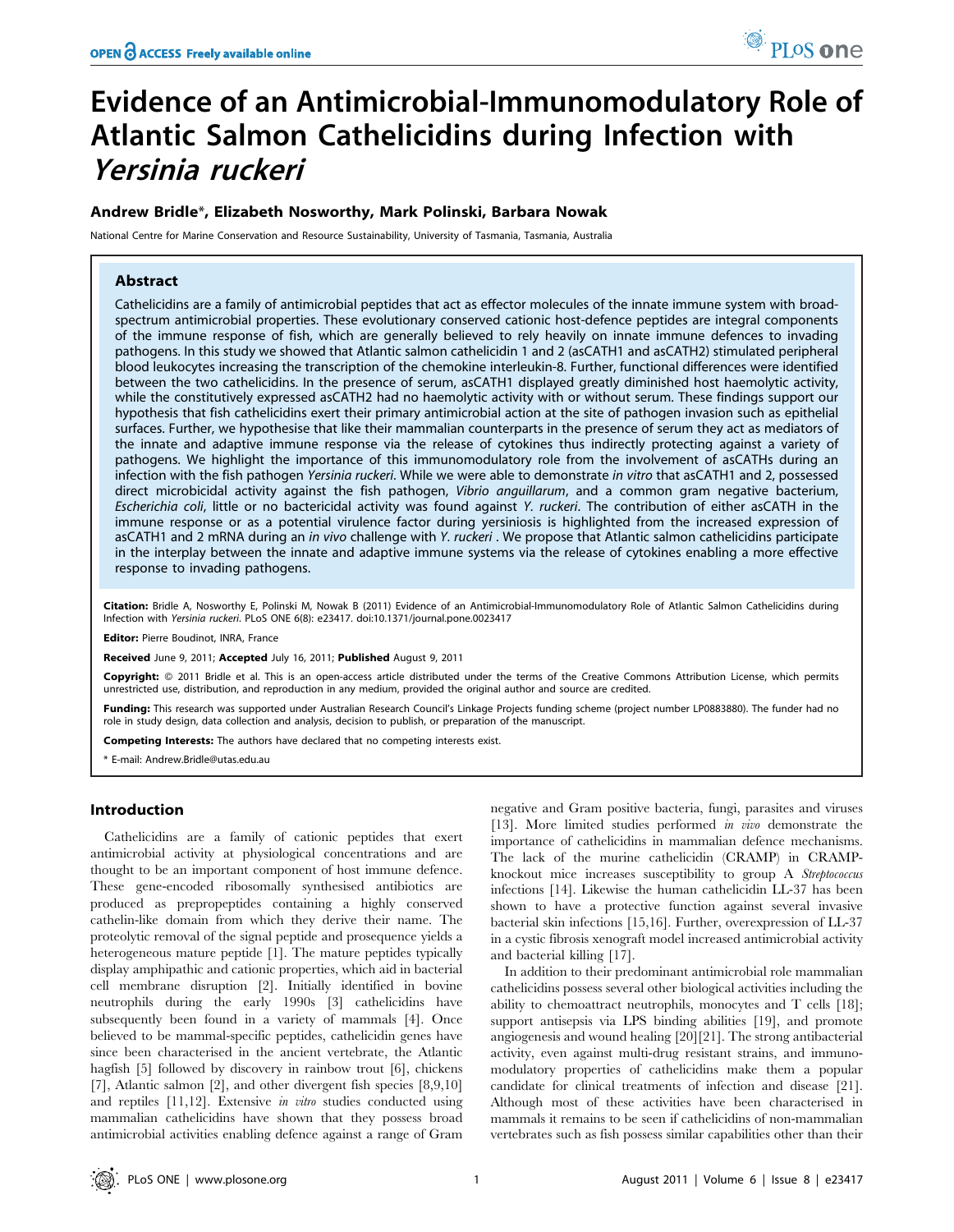direct antimicrobial activity and potential haemolytic activity. In fact research on fish cathelicidins has been predominantly limited to identification, genetic characterisation and tissue expression studies. Although several of these studies identified antibacterial and host haemolytic activities of the cathelicidins only a few investigated expression changes after bacterial infection [22]. While the knowledge of fish cathelicidin functions is limited, the evolutionary status of fish and their greater dependence on innate immune mechanisms to prevent microbial infection [23] make them interesting candidates to study the immune functions of cathelicidins.

While usually considered beneficial, the expression of cathelicidins can also contribute to pathophysiology of diseases. Cathelicidin LL-37 expression is increased in patients with psoriasis and rosacea, but decreased in those with atopic dermatitis. In rosacea, overexpression causes inflammation and abnormal blood vessel growth through cell activation [24]. In psoriasis, it is believed that self RNA or DNA forms complexes with LL-37, which drives auto-inflammatory responses associated with the disease [25,26]. Similarly low levels of LL-37 in saliva are associated with periodontal disease [27] and have been implicated in chronic ulcers [28].

Although humans and mice have a single cathelicidin, the majority of species possess more than one member of the cathelicidin family. Recently, xenobiotic transfer of a pig cathelicidin gene to mouse skin conferred resistance to group A Streptococcus infection [29]. Based on this finding the authors proposed that the duplication and divergence of cathelicidins was beneficial. In Atlantic salmon, two cathelicidin genes have been identified – asCATH1 and asCATH2 [2]. However, unlike the rainbow trout cathelicidins rtCATH1 and 2, genetically characterised by Chang et al. [2], and shown to exhibit antimicrobial activity, neither asCATH1 nor 2 were subject to expression or functional studies. Therefore, having previously identified the involvement of a cathelicidin gene from an unpublished cDNA microarray study of Atlantic salmon challenged with the fish pathogen Y. ruckeri we decided to further investigate the role that cathelicidins may play in a non-mammalian species such as Atlantic salmon in combating bacterial infection.

We show that asCATH2 in contrast to asCATH1 was constitutively expressed in healthy uninfected Atlantic salmon and that the expression of both was induced during infection with Y. ruckeri. Moreover, the potent antimicrobial activity of both cathelicidins against  $E.$  coli and the fish pathogen  $V.$  anguillarum was non-existent when tested against Y. ruckeri. As the constitutively expressed asCATH2 displayed no host haemolytic activity and the haemolytic activity of asCATH1 was substantially reduced in the presence of host serum we hypothesised that cathelicidins have an immunomodulatory role. We demonstrate that Atlantic salmon cathelicidins stimulate the expression of the chemokine interleukin-8 and to our knowledge this is the first study demonstrating the immunomodulatory role of cathelicidins in fish.

## Results and Discussion

## Differential tissue gene expression of Atlantic salmon cathelicidins

Constitutive expression was observed for asCATH2 in the range of organs sampled from healthy Atlantic salmon except the liver. In contrast asCATH1 was not expressed in any of the tissues (Fig. 1). Similar to asCATH1 in the present study rtCATH1 was not detected in any of the tissues analysed until after bacterial infection [2]. Of the salmonid CATH1 clade members identified to date only rtCATH1 and brown trout cathelicidin (btrCATH)



Figure 1. Expression of asCATH1 and 2 in a range of organs from a representative healthy juvenile Atlantic salmon. PCR was performed on cDNA samples from the various organs and 10 ul of each product was visualised on a 1% LB agarose gel.  $\beta$ -actin was included to assess the quality and quantity of cDNA. doi:10.1371/journal.pone.0023417.g001

tissue expression has been assessed. The btrCATH was constitutively expressed in the anterior and posterior kidney, spleen and stomach, weakly in the brain and skin, but was absent in the muscle and testis [10]. Fish cathelicidins that are closely related to asCATH2 include rtCATH2, Chinook salmon CATH (csCATH), btCATH2, Arctic charr cathelicidin (acCATH) and the grayling cathelicidin (gCATH) [10]. Maier et al. [8] observed constitutive low level expression of acCATH in all tissues tested and Chang et al. [2] found that rtCATH2 was expressed constitutively in all tissues, except the liver of healthy rainbow trout. The patterns observed in fish cathelicidin expression studies show that the constitutive expression of CATH1 cathelicidins is restricted, while CATH2 members are more widely expressed.

# Cathelicidin expression during bacterial challenge from Yersinia ruckeri

Yersiniosis is a bacterial disease caused by *Yersinia ruckeri*, which was first isolated in Idaho, USA from rainbow trout during the 1950s [30,31]. The disease has caused significant losses of farmed salmonids worldwide, predominantly in rainbow trout in the Northern Hemisphere [32]. The Tasmanian serotype O1b of Y. ruckeri causes yersiniosis in Atlantic salmon, but not in rainbow trout and brown trout [33]. Having previously identified the involvement of a cathelicidin gene from an unpublished cDNA microarray study of Atlantic salmon challenged with Y. ruckeri we further investigated the role of cathelicidins in yersiniosis.

During yersiniosis, the expression of the genes encoding asCATH1 and 2 were upregulated in the gills and spleen of Atlantic salmon. The expression of asCATH2 was upregulated to a greater extent than asCATH1 in both organs at all time points post-infection (Fig. 2). Cathelicidin upregulation has been observed in other fish species after bacterial challenge. Of the salmonids, the rainbow trout and Arctic charr are the only other species for which cathelicidin expression has been analysed after a bacterial challenge. Similar to asCATH1, the expression of rtCATH1 was considerably upregulated in the gill, spleen and head kidney of fish 24 h post-infection with Aeromonas salmonicida [6]. A more variable expression of rtCATH2 was found with an earlier upregulation detected in the gill and intestine at 8 h postinfection and a later response at 24 h in the head kidney [2]. Only a small upregulation of rtCATH2 was detected in the spleen of infected fish, which is contrary to the observed expression changes of asCATH2. Overall the relative expression of rtCATH2 was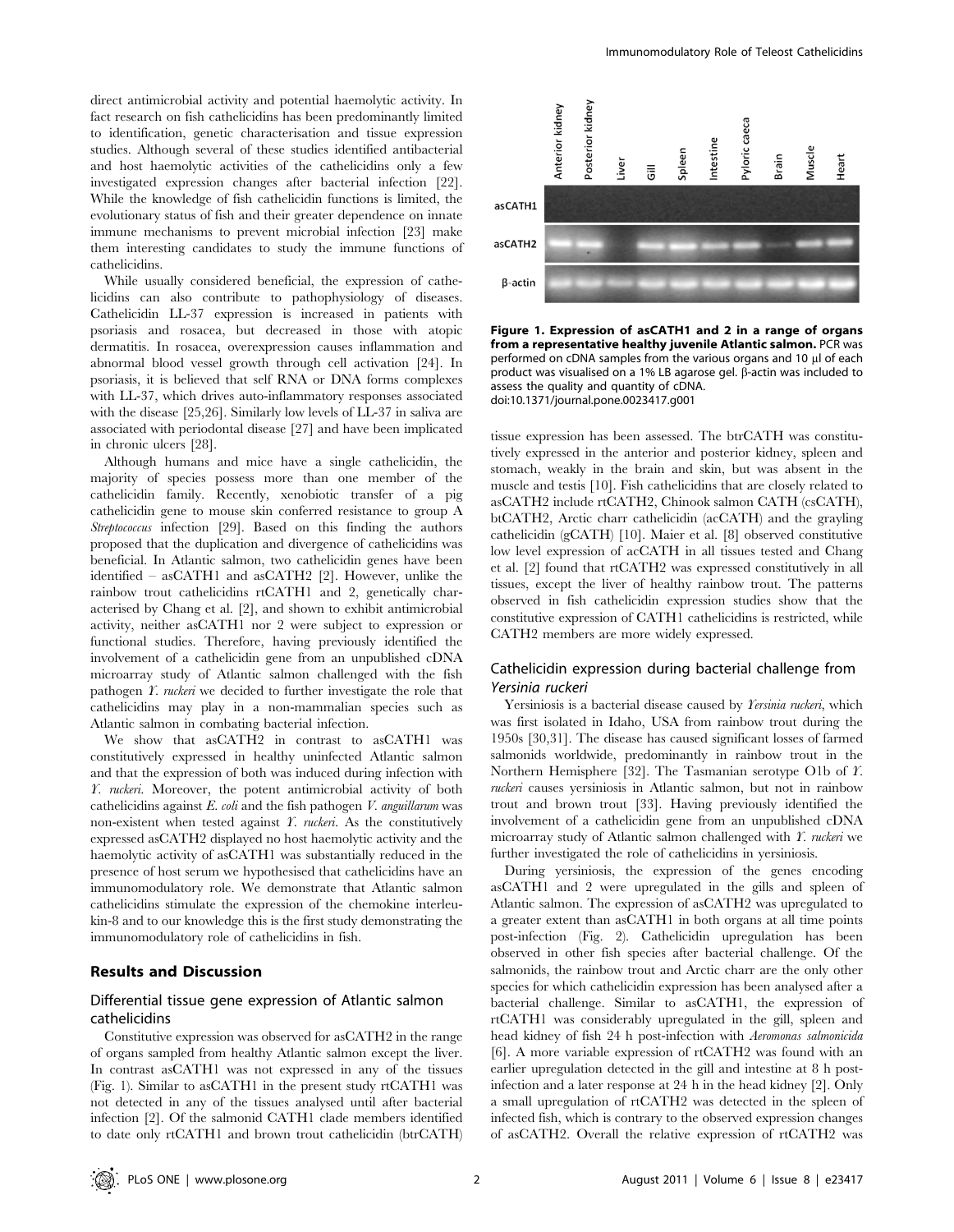

Figure 2. Relative expression of asCATH1 and 2 in the gill (A) and spleen (B) of Atlantic salmon post-infection with Y. ruckeri. Gene expression was measured by quantitative real-time PCR. Expression at 8, 24, 48, 72 and 96 h post-infection was compared to expression at 0 h. Each bar represents the mean  $\pm$  SE of at least 4 fish sampled at each time point. \* indicates a significant upregulation of cathelicidin expression compared to expression at 0 h ( $p$ <0.05, as assessed by one-way analysis of variance and Dunnett's post-test). doi:10.1371/journal.pone.0023417.g002

higher than rtCATH1, which supports the observations made for asCATH1 and 2. The rainbow trout beta defensins are another family of AMPs within which different family members exhibit varied expression changes during an infection. For example, the beta defensin 3 (omDB-3) was upregulated 16 fold relative to controls 48 h post-infection with *Y. ruckeri* compared to omDB-1,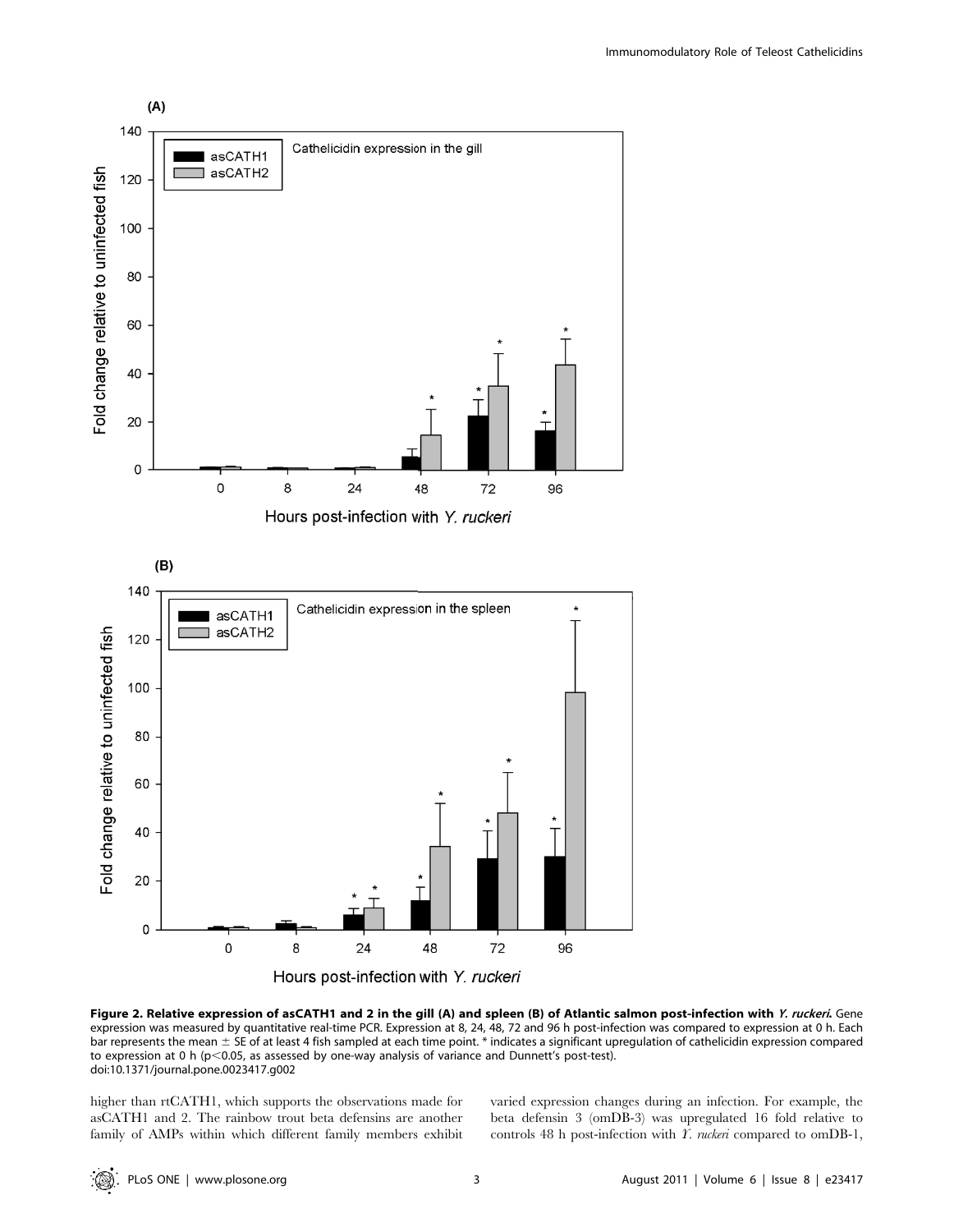which increased only 2 fold [34]. Maier et al. [8] investigated cathelicidin expression post-infection with A. salmonicida in Atlantic cod and Arctic charr, both of which showed higher expression at 24 h post-infection compared to uninfected fish, which is consistent with observations made in this study [8]. No change in codCATH expression was detected in the spleen, but an increase was seen in the liver, pyloric caeca, intestine and to a lesser extent the gill and skin [8]. The acCATH, which is a member of the salmonid CATH2 clade, gene expression increased in all tissues, particularly the skin, gill, intestine, spleen and kidney [8]. At 5 d post-infection acCATH was highly expressed in all tissues analysed [8], indicating that fish cathelicidin expression may be prolonged during an infection.

Atlantic salmon cathelicidins exhibited extended upregulation during yersiniosis. Both genes encoding asCATH1 and 2 were significantly upregulated at least 96 h post-infection (Fig. 2). The upregulation of asCATH1 did not vary greatly between 96 and 72 h post-infection suggesting expression had peaked; however the asCATH2 gene was further upregulated. For example, in the spleen of infected fish asCATH1 expression was maintained at approximately 30 fold higher than the expression in control fish at 72 and 96 h. Alternatively, asCATH2 expression more than doubled in fold increase from 48 fold at 72 h post-infection to 98 fold at 96 h. In rainbow trout, cathelicidin expression was not analysed beyond 24 h, but rtCATH1 gene expression was highest at 24 h while rtCATH2 expression was variable among the tissues [2]. The expression of rtCATH2 was highest in the gill and intestine at 8 h and had returned to normal levels by 24 h postinfection, which is contrary to observations made for asCATH2. However, investigations in Arctic charr, found that acCATH, another CATH2 group member, was expressed at a high level in all tissues 5 d post-infection, supporting the notion that the CATH2 genes are expressed for a prolonged period post-infection. The codCATHs were also reported to show extended expression remaining significantly upregulated 72 h post-infection with A. salmonicida, although expression was much lower than that observed at 24 h [35].

Both asCATH1 and 2 were upregulated to a greater extent and earlier in infection in the spleen compared to the gills (Fig. 2). Other fish AMPs, such as the rainbow trout cathelicidins and  $\beta$ defensins, the codCATHs and white bass moronecidin, show variable tissue expression of peptides during infection [2,34,35,36]. In an experimental infection of rainbow trout high bacterial loads of Y. ruckeri were detected in the gills immediately after infection with a rapid spread to internal organs [37]. At 6 h post-infection the number of bacteria in the spleen peaked, while gill numbers were highest earlier in infection and bacterial counts decreased from 6 to 48 h before increasing again to 72 h, more so in the spleen than gills [37]. Although in rainbow trout, not Atlantic salmon, the higher bacterial load in the spleen during yersiniosis could explain the higher expression of the Atlantic salmon cathelicidins in the spleen compared to the gills.

In addition to prolonged expression, the cathelicidin genes are upregulated well above the expression levels in normal, uninfected fish (Fig. 2). The expression of asCATH2 was upregulated as much as 98 fold higher than normal in the spleen and 43 fold above normal in the gills of fish infected with Y. ruckeri at 96 h postinfection. The expression of asCATH1 was upregulated to a lesser extent, peaking at 30 fold higher in the spleen than controls at 72 and 96 h post-infection and at a maximum of 22 fold in the gills, which is comparable with expression studies of the Atlantic cod cathelicidin. At its peak expression the codCATH was upregulated 32 fold compared to 0 h uninfected fish in the spleen and 10 fold upregulated in the head kidney [35]. Although, studies in mice

have seen the mouse cathelicidin, CRAMP, expressed as much as 1200 fold higher than controls in the lungs of mice 28 d postinfection during progressive tuberculosis [38], this study suggested the magnitude of the response may have been due to the high bacterial load and route of infection (injection of  $2.5 \times 10^5$ Mycobacterium tuberculosis cells). Mammalian studies have reported cathelicidin expression changes in the order of 2–3 fold increases as a normal response during bacterial infection compared to uninfected controls, including the porcine cathelicidins PR-39 and protegrin [39] and the human cathelicidin LL-37 [21]. Another group of salmonid AMPs, the rainbow trout beta defensin genes, were upregulated at a maximum fold increase of 16 times that of control fish during infection with Y. ruckeri [34].

This study is the first to look at the expression of Atlantic salmon cathelicidins, and indeed any fish cathelicidin, after infection with  $Y$ . *ruckeri*. The codCATHs were upregulated in the gills of cod post-infection with A. salmonicida, but were not upregulated during infection with V. anguillarum [40], indicating that the host cathelicidin response is specific to the bacteria causing the infection. Different strains of Y. ruckeri also vary in virulence and produce different disease outcomes [37]. The extent of cathelicidin response seen during yersiniosis may therefore be specific to the Tasmanian O1b serotype of  $\Gamma$ . *ruckeri*. Further studies are needed to compare the relative levels of asCATH1 and 2 expression seen in this study with expression during infection with other strains of Y. ruckeri as well as other diseases of Atlantic salmon.

## Antibacterial properties of Atlantic salmon cathelicidins and LL-37

Both asCATH1 and 2 were antimicrobial to V. anguillarum at relatively low MICs, however neither peptide showed any activity to *Y. ruckeri* up to 80  $\mu$ M (Fig. 3). LL-37 had an MIC of 40–80  $\mu$ M to Y. ruckeri, which was much higher than the MICs observed against V. anguillarum and E. coli (Table 1). Chang et al. [2] reported an MIC of  $8 \mu M$  for both rainbow trout cathelicidins against Y. ruckeri strain MT252. Similarly, both rtCATH1 and 2 were approximately 10 fold more inhibitory towards V. anguillarum O1 strain (MT1742) than asCATH1 or 2 were to the O1 strain used in the present study. Interestingly, Chang et al. [2] reported an MIC of 1  $\mu$ M against the control strain of E. coli (ATCC 25922) which was very similar to the MIC of  $1.25-2.5 \mu M$  we found for asCATH1 using the identical E. coli strain. The mature cathelicidin peptides are highly variable, which may explain why cathelicidins of relatively closely related species within the salmonidae family, show such variation. The inability to clear bacteria and thus the continual presence of a stimulus for expression may explain the prolonged upregulation of the cathelicidins observed in this study. However, many factors are involved in immune responses and the pathways by which cathelicidins are induced and controlled in fish are unknown. High antibacterial activity is often correlated with haemolytic activity of cathelicidins [41]. The asCATH1 peptide showed more potent antimicrobial activity than asCATH2, which corresponded to the toxicity of the two peptides. When exposed to asCATH1 an MIC of 1.25–2.5  $\mu$ M against the control strain of E. coli was observed, while as CATH2 had a much higher MIC of  $10-20 \mu M$ . This variance in antimicrobial activity between peptides is typical of multi-cathelicidin species, such as the chicken, sheep and rainbow trout [2,7,42]. The human peptide LL-37 displayed similar antimicrobial activity to E. coli as asCATH1 with an MIC of 0.63–1.25  $\mu$ M, which is close to previously reported MICs for LL-37 to the ATCC 25922 strain of E. coli  $(0.1-0.8 \mu M)$  [43].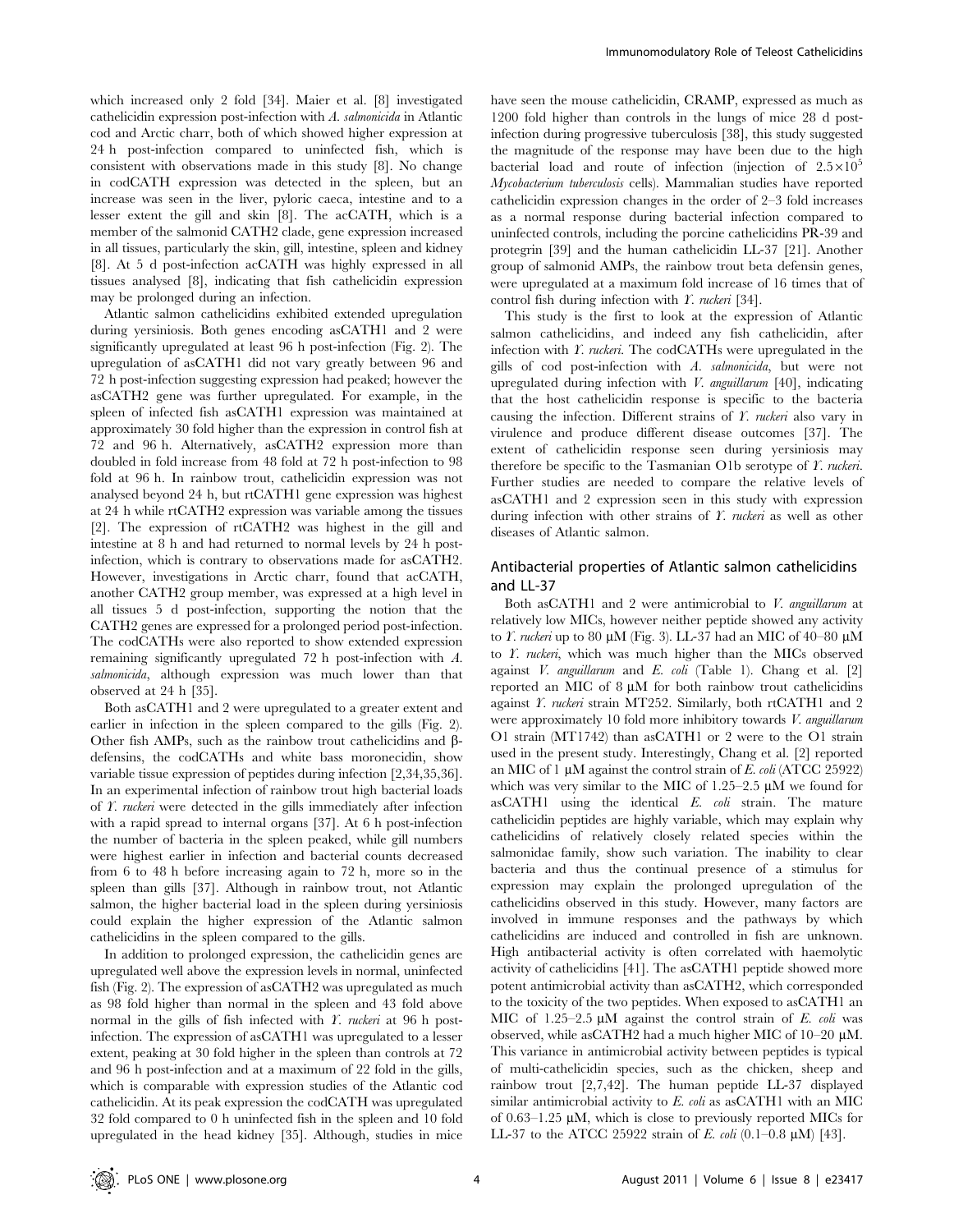

Figure 3. Antibacterial activity of asCATH1 and 2 against three species of bacteria - Y. ruckeri (A), V. anguillarum (B) and E. coli (C). Bacteria were grown to mid-log phase then incubated for 18 h with varying concentrations of the Atlantic salmon cathelicidins. LL-37 was included as a control for bacterial killing and E. coli ATCC 25922 was included as a control bacterium. Absorbance was read at 600 nm and percentage growth was calculated by comparison to the no inhibition control lane in the assay. The MIC was defined as 50% inhibition, which is indicated by a dotted line on each plot. Data shown are the mean  $\pm$  SE of triplicate wells. doi:10.1371/journal.pone.0023417.g003

# Haemolytic activity of Atlantic salmon cathelicidins and LL-37

Typical signs of yersiniosis in Tasmanian farmed Atlantic salmon include haemorrhaging around the pectoral and pelvic fins, blood spots in the eyes and hypertrophy of the spleen [33]. Other cathelicidins are haemolytic to host erythrocytes and

#### Table 1. Antibacterial activity of asCATH1 and 2.

| <b>Bacteria</b>      | asCATH1      | MIC (µM)<br>asCATH <sub>2</sub> | LL-37         |
|----------------------|--------------|---------------------------------|---------------|
| Y. ruckeri           | > 80         | > 80                            | $40 - 80$     |
| V. anguillarum       | $5 - 10$     | $10 - 20$                       | $0.63 - 1.25$ |
| E. coli (ATCC 25922) | $1.25 - 2.5$ | $10 - 20$                       | $0.63 - 1.25$ |

Bacteria were incubated with varying concentrations of cathelicidin peptides for 18 h before absorbance was read at 600 nm to determine bacterial growth. MIC values are shown as the range of concentrations which produced a 50% reduction in growth compared to a control without cathelicidin. doi:10.1371/journal.pone.0023417.t001

cytotoxic to other cell types [41,44], thus in an attempt to reveal possible reasons behind the extensive haemorrhaging that occurs during yersiniosis we investigated the haemolytic activity of asCATH1 and 2. asCATH2 showed no haemolytic activity to Atlantic salmon erythrocytes, while asCATH1 and LL-37 were haemolytic to Atlantic salmon erythrocytes (Fig. 4). asCATH1 caused haemolysis of Atlantic salmon erythrocytes at concentrations as low as  $1.24 \mu M$ , where haemolysis was  $7.54\%$ , and up to 58% haemolysis at higher concentrations. In contrast the haemolytic activity of asCATH1 and LL-37 was absent in the presence of Atlantic salmon serum at all concentrations apart from the highest. Even at the highest concentration of  $300 \mu M$  the haemolytic activity of asCATH1 and LL-37 was dramatically reduced from 58% to 4% and 60% to 10%, respectively. rtCATH1, which belongs to the salmonid CATH1 clade, caused only 2% haemolysis at 256  $\mu$ M and less than 10% haemolysis at concentrations as high as  $2560 \mu M$  [6]. Differences in the haemolytic activity of cathelicidin family members have been observed in sheep where SMAP-29 was more haemolytic than SMAP-28 [41,44]. The difference in haemolytic activity between asCATH1 and 2 may be due to the structural differences in the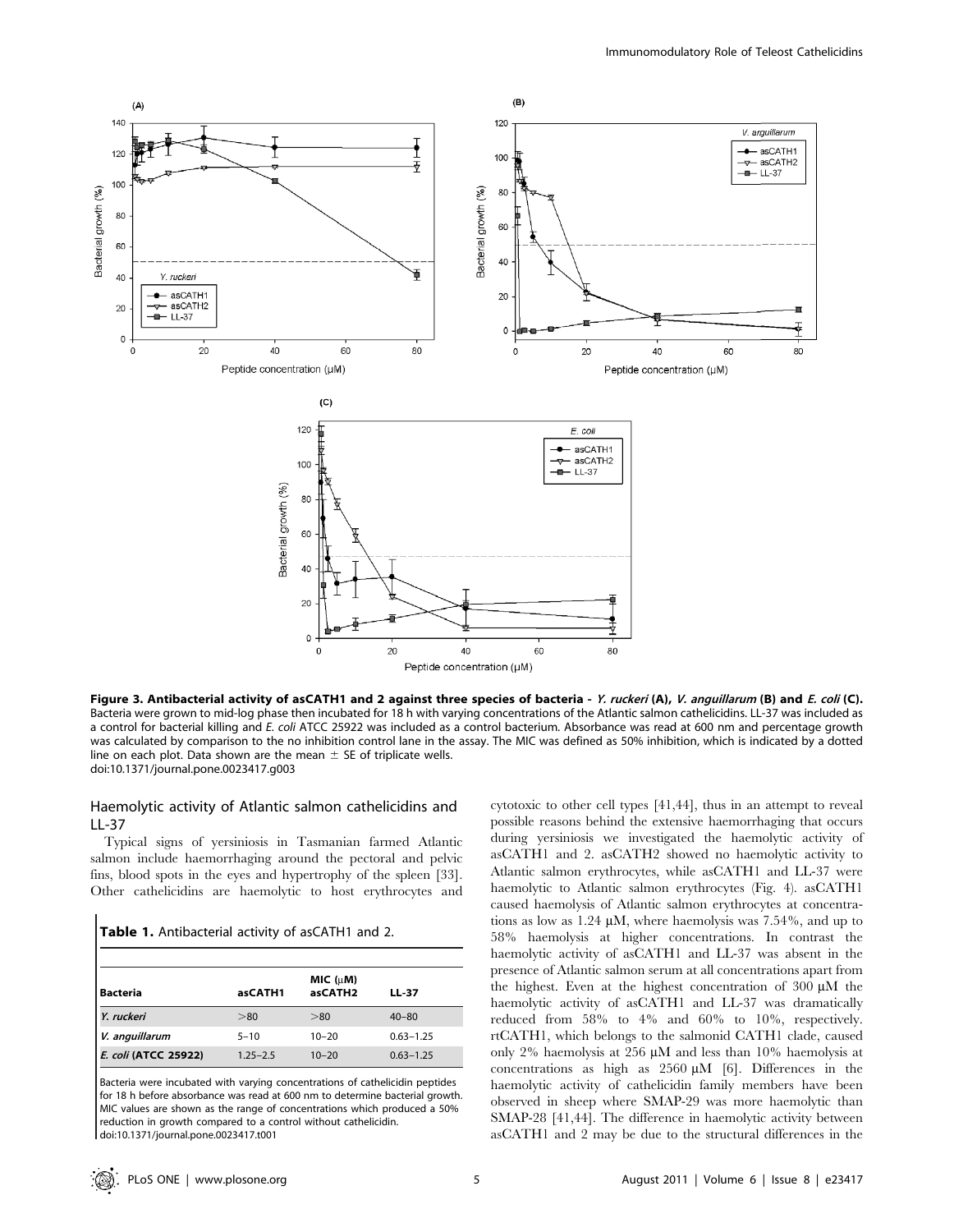

Figure 4. Haemolytic activity of the Atlantic salmon cathelicidins to Atlantic salmon erythrocytes. Erythrocytes were incubated with varying concentrations of the cathelicidins for 2 h and the absorbance of the well supernatants was read at 405 nm to detect released haemoglobin. Percentage haemolysis was calculated from 100% lysis controls, which were incubated with 0.2% Triton-X 100. Data shown are the means  $\pm$  SD of duplicate wells. doi:10.1371/journal.pone.0023417.g004

peptides – the presence or absence of a disulphide bond in the salmonid CATH1 and CATH2 mature peptides, respectively.

Cathelicidins are amphipathic in nature and cause cell lysis by destabilising membranes and subsequent cell rupture. A stronger electrostatic interaction with prokaryotic membranes than eukaryotic makes cathelicidins selective in killing bacteria rather than damaging self-cells [41,45]. Basañez et al. [45] demonstrated this with the hagfish cathelicidins, which associated with model bacterial membranes to a much greater extent than erythrocyte membranes. However, mechanisms other than the electrostatic interaction between peptide and membrane are involved in conferring selectivity of non-self, for instance membrane composition and additional properties of the peptide such as hydrophobicity [46]. In this study the peptide-membrane interaction between asCATH1 and Atlantic salmon erythrocytes creates membrane instability that was observed as haemolysis in the haemolytic assay. Therefore, asCATH1 possibly contributes to the signs of yersiniosis in Atlantic salmon through its potential cytolytic actions. Interestingly, we found that serum from Atlantic salmon blood inhibited the haemolytic activity of asCATH1 suggesting that haemolytic activity is unlikely to occur in vivo and that potential cytolytic activity would be limited to tissues and serum-free epithelial surfaces. Similarly, in vitro tests of other cathelicidins have shown that serum inhibits haemolytic/ cytotoxic and antibacterial activity [47,48]. While we demonstrated that haemolytic activity was reduced in the presence of serum further research is required to assess the potential inhibitory effect of serum on the antibacterial activity of asCATH1 and 2 peptides.

## Host immunomodulatory activities of Atlantic salmon cathelicidins

Despite showing no inhibition of  $\Gamma$ . *ruckeri* in the broth microdilution assay, asCATH1 and 2 were significantly upregulated during the immune response in yersiniosis – up to 98 fold higher than expression observed in uninfected fish (Fig. 2). The expression of asCATH1 was significantly less than asCATH2 in response to Y. ruckeri and showed a more restricted constitutive expression profile in the organs tested in this study. This differential expression may help protect the host from the potential cytolytic effects of asCATH1. Furthermore, asCATH1 showed haemolysis at concentrations as low as  $1.24 \mu M$ , a concentration that is reasonable to expect in vivo. The human cathelicidin LL-37 is maintained at a physiological concentration of approximately 0.44  $\mu$ M (2  $\mu$ g/mL) [21,49,50]. Thus if asCATH1 is present at a similar physiological concentration as LL-37, a 3 fold increase in peptide expression is all that is needed to reach a haemolytic concentration. However, asCATH2 showed no haemolysis and less antibacterial activity than asCATH1. Therefore the question arises as to what function does the increased expression of asCATH2 fulfil? Recent mammalian studies provide convincing evidence that some AMPs do not simply kill microbes but indirectly confer protection by modulating the immune system [24,51,52,53]. Likewise, we demonstrate that both asCATH1 and 2 stimulated the increased expression of the chemokine interleukin-8 (IL-8) in peripheral blood leukocytes (PBLs). To investigate the influence of asCATH1 and 2 on cytokine production we stimulated PBLs for 16 h with varying concentrations of the peptides and measured transcriptional changes in interleukin-1  $\beta$ (IL-1  $\beta$ ), interleukin-18 (IL-18), and IL-8 expression, of which the latter has been reported to be regulated by cathelicidins in humans [21,54]. IL-8 expression was significantly upregulated at either 5 or 8 h post-stimulation at all concentrations (2.5  $\mu$ M, 5  $\mu$ M, 10  $\mu$ M) but was greatest (4–5 fold) in PBLs stimulated with 10  $\mu$ M asCATH1 (Fig. 5). The increased IL-8 mRNA expression was transient as it was reduced to levels deemed biologically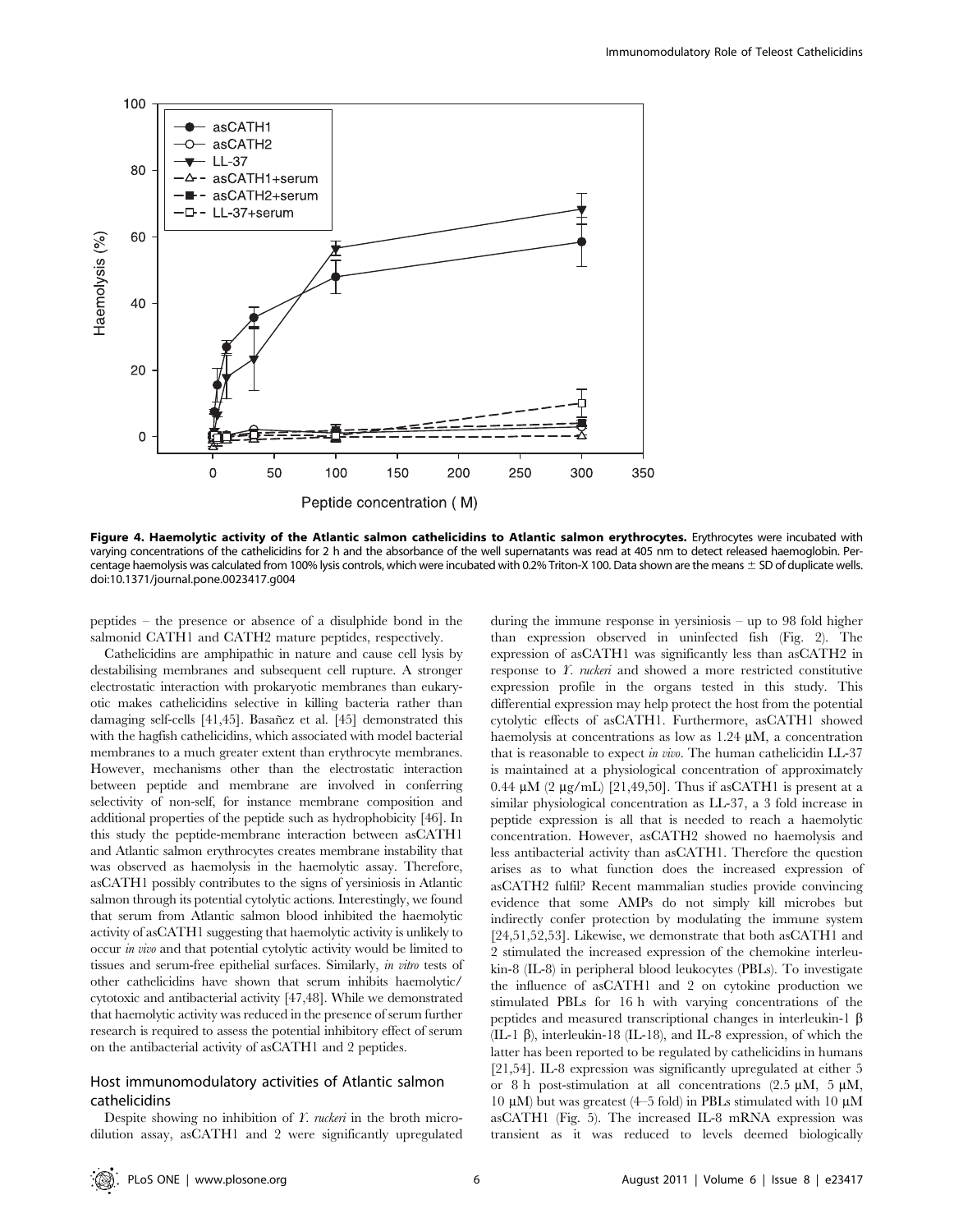

Figure 5. Kinetic profile of IL-8, IL-1 and IL-18 gene expression in Atlantic salmon peripheral blood leukocytes stimulated with asCATH1 (A,C,E) and asCATH2 (B,D,E). Gene expression was assessed by real-time PCR at 0, 2, 5, 8 and 16 h post incubation with asCATH1 or asCATH2 at 2.5 µM (A,B), 5 µM (C,D) and 10 µM (E,F). Expression was normalised to the mean expression of four stable reference genes. Data shown are the means  $\pm$  SE of quadruplicate PBL samples assayed in duplicate by quantitative real-time PCR and presented as fold induction compared to 0 h. \* indicates a significant fold induction (P<0.05) compared to 0 h while the dotted line represents the minimum fold change (2 fold) deemed biologically significant.

doi:10.1371/journal.pone.0023417.g005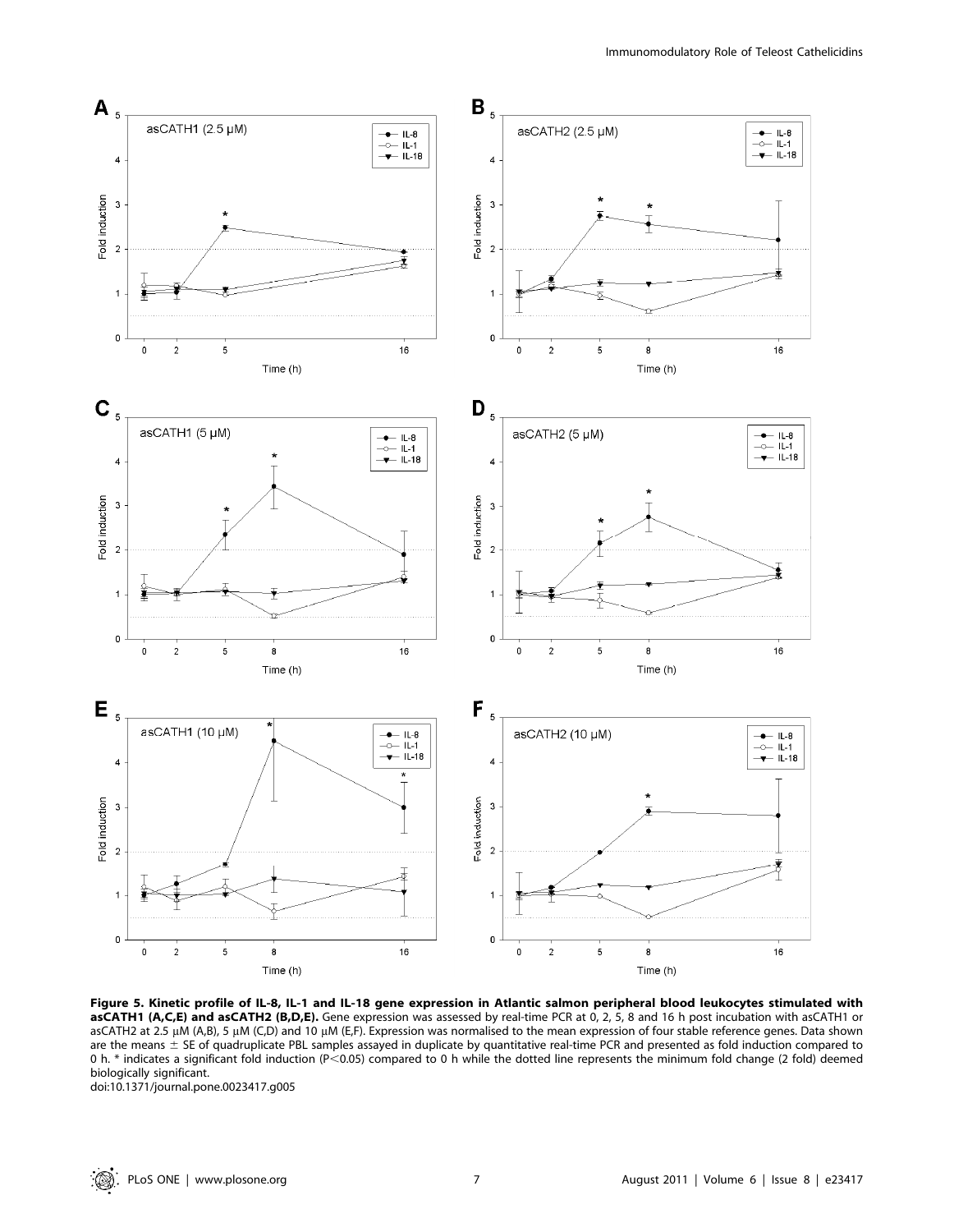insignificant (2 fold or less) by 16 h in all but the PBLs stimulated with asCATH1 at  $10 \mu M$ . Furthermore, neither asCATH was found to differentially regulate the expression of the proinflammatory cytokines IL-1 or IL-18. The transient and specific stimulation of the chemokine IL-8 supports the argument that asCATHs likely act to signal the recruitment of immune cells via IL-8 to the site of infection to help resolve the infection. These immunomodulatory properties of cathelicidins are of particular interest in current mammalian research for use as templates in the design of future antibiotics or adjuvants for vaccination [49,55,56]. Thus the development of artificial analogues of these natural peptides will be invaluable not only for mammalian use, but also in aquaculture as potential adjuvants for vaccines.

In summary, we demonstrated that asCATH2 in contrast to asCATH1 was constitutively expressed in healthy uninfected Atlantic salmon and showed that the expression of both was induced during infection with  $\hat{Y}$ , *ruckeri*. Interestingly, the potent antimicrobial activity of both cathelicidins against E. coli and the fish pathogen *V. anguillarum* was non-existent when tested against Y. ruckeri. Furthermore, we discovered that the constitutively expressed asCATH2 displayed no host haemolytic activity and that the haemolytic activity of asCATH1 was substantially reduced in the presence of host serum. Further supporting the potential multifaceted biological roles of these cathelicidins, especially the constitutively expressed asCATH2, is our finding that asCATH1 and asCATH2 up-regulated the expression of the chemokine interleukin-8 and thus possibly promoted cell migration to the site of infection. This property is in addition to the direct antimicrobial abilities of asCATH1 and asCATH2 and suggests that cathelicidins perform an elaborate role in combating infection and one that possibly circumvents pathogen resistance by effectively utilising the increasingly important relationship between the innate and adaptive immune systems.

### Materials and Methods

#### Ethics statement

All animal work was performed in strict accordance with the Australian Code of Practice for the Care and Use of Animals for Scientific Purposes and was approved by the University of Tasmania Animal Ethics Committee (AEC permit number: A0010335).

#### Fish husbandry and sampling

Atlantic salmon (Salmo salar) parr weighing 4–5 g were obtained from a local hatchery (SALTAS, Wayatinah, Tasmania, Australia) and maintained in a semi-recirculating freshwater system at  $15^{\circ}$ C. Fish were euthanized and tissue dissected from the gill, spleen, anterior kidney, posterior kidney, liver, intestine, pyloric caeca, heart, skeletal muscle, brain, and stored in an RNA preservation reagent (25 mM sodium citrate, 10 mM EDTA, 10 M ammonium sulphate, pH 5.2) at  $-20^{\circ}$ C until use.

# Constitutive expression of Atlantic salmon cathelicidin genes

Total RNA was extracted from tissue stored in an RNA preservation reagent and purified using TRI Reagent (Molecular Research Center, OH, USA) including DNAse treatment (Turbo DNase, Ambion, TX, USA). First strand cDNA was synthesised from total RNA (1 mg) using BioScript reverse transcriptase (Bioline, NSW, Australia) with Oligo (dT)18 priming according to manufacturer's instructions. asCATH1 and asCATH2 were amplified by PCR to detect expression of the cathelicidins in cDNA from a range of organs from uninfected Atlantic salmon. Primers were designed using Primer Premier 5.0 design software

(Biosoft International, CA, USA) from the asCATH1 and 2 sequences published in GenBank with accession numbers AY728057 and AY360357, respectively. The housekeeping gene b-actin was also amplified to assess the quality and allow semiquantitative analysis of the cDNA samples. All PCR reactions were performed in  $20 \mu l$  reaction volumes using Immomix (Bioline), 0.5  $\mu$ l forward primer (10  $\mu$ M), 0.5  $\mu$ l reverse primer (10  $\mu$ M) and 7  $\mu$ l water. The PCR reactions were run for 35 cycles using the quantitative real-time PCR (qPCR) cycling protocol described below and visualised on a 1% lithium borate agarose gel containing Gel Red dye (Biotium, CA, USA) under UV light.

#### Bacterial challenge and cathelicidin expression

Fish were challenged with bacteria by 1 h bath exposure to  $1\times10^{7}$  cfu/mL of Yersinia ruckeri strain TCFB 2282. At various time points post-infection (0, 8, 24, 48, 72 and 96 h) 6 fish were euthanized and gills and spleen were sampled and stored in RNA preservation reagent at  $-20^{\circ}$ C until use. Quantitative real-time PCR (qPCR) was performed on cDNA reverse-transcribed from total RNA as described above from gill and spleen samples from fish at different time points post-challenge and used to analyse changes in asCATH1 and 2 expression over time. The relative expressions of asCATH1 and 2 were measured by qPCR using SYBR Green chemistry using an iQ5 Real-time PCR Detection System (Bio-Rad, NSW, Australia). Table 2 lists the primers for asCATH1 and 2 detection and of the four reference genes  $-\beta$ actin, RNA polymerase 2 (RPL2), polyubiquitin (PolyUb) and elongation factor  $1\alpha$  (EF1a). qPCR reactions consisted of 20  $\mu$ l volumes using a 2×SensiMixPlus SYBR & Fluorescein PCR master mix (Bioline), forward and reverse primers (200 nM of each) and  $2 \mu$  of cDNA. Each gene was assayed in duplicate and a five step, four-fold dilution series of a pool of cDNA from all samples was included on the same plate to calculate amplification efficiencies. The amplification program was as follows:  $95^{\circ}$ C for 10 min to activate the DNA polymerase followed by 40 cycles of 95<sup>°</sup>C for 10 s, 55<sup>°</sup>C for 15 s and 72<sup>°</sup>C for 15 s. At the end of the cycling protocol melt curve analysis was run to ensure amplification specificity. mRNA expression levels were normalised using the mean expressions of the four reference genes, which maintained stable expression, as determined by the geNorm software [57]. The qPCR data were analysed with qBase software as described [58]. A one-way analysis of variance (ANOVA) with Dunnett's post-test was used to compare the expression of asCATH1 or 2 in the gill and spleen at each time point post-infection to a control group (0 h samples). All statistics were performed in SigmaPlot 11.0 (Systat Software, CA, USA) with a P value  $\leq 0.05$  indicating significant increases in gene expression. Data was graphed using SigmaPlot 11.0 and rescaled so that the MNRQ of the 0 h group was equal to 1 and therefore the other time points were presented as a fold increase compared to 0 h. As the data were rescaled, the standard errors were propogated as described by [59]).

#### Peptide synthesis

Two peptides, referred to as asCATH1 and asCATH2, corresponding to the first 36 amino acids of each mature peptide of the previously reported Atlantic salmon cathelicidins [2] were chemically synthesised by Auspep (Tullamarine, Victoria, Australia). Residues 145 to 180 of the S. salar cathelicidin (acc.  $\#$ : AAW55907) was referred to as asCATH1 (RRSQARKCSRGN-GGKIGSIRCRGGGTRLGGGSLIGR) and had a molecular weight of 3685. Residues 150 to 185 of the S. salar cathelicidinderived antimicrobial peptide 2 precursor (acc. #: AAT44537) was referred to as asCATH2 (RRGKPSGGSRGSKMGSKD-SKGGWRGRPGSGSRPGFG) and had a molecular weight of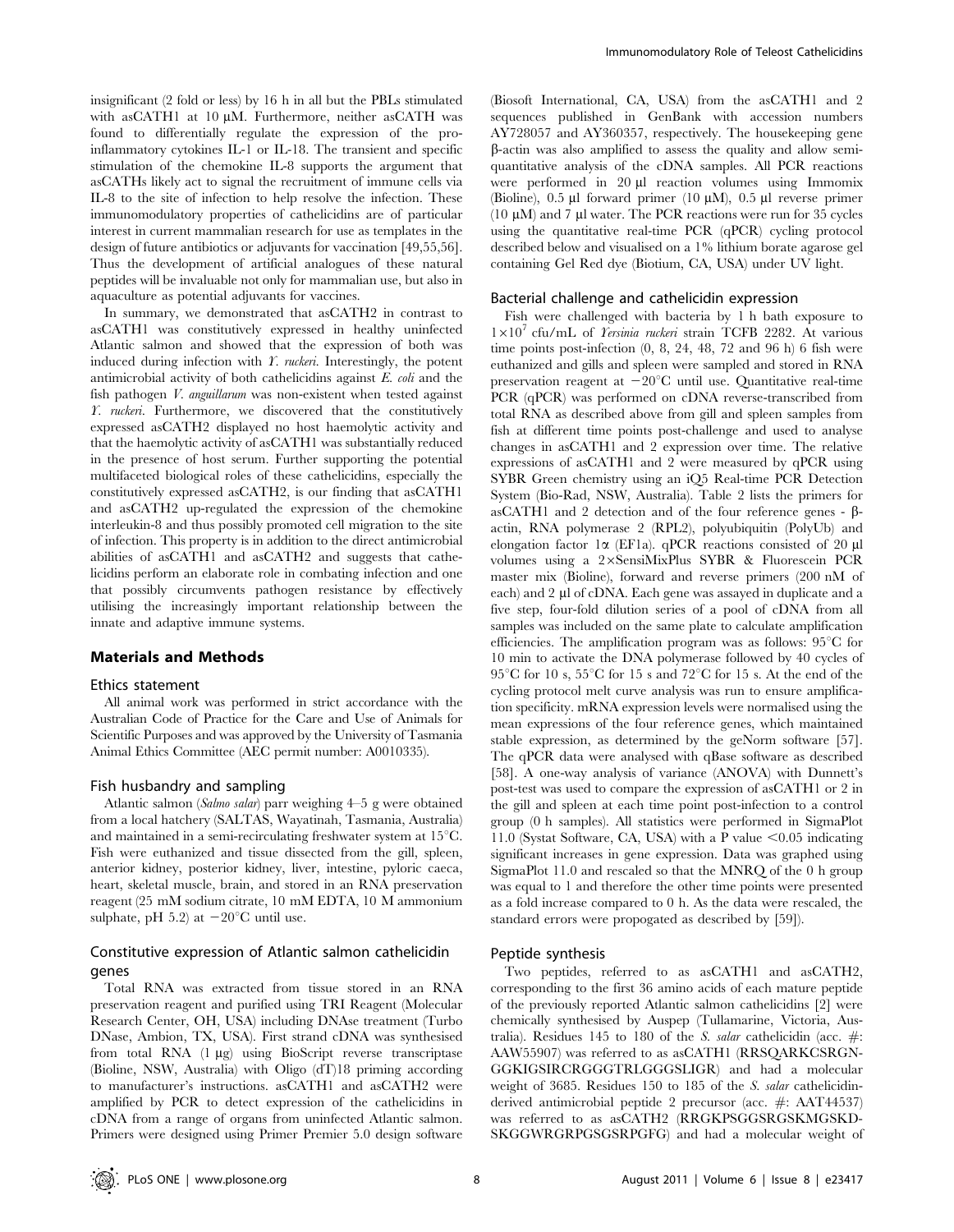Table 2. Oligonucleotide primers used in real-time pcr experiments.

| <b>Target mRNA</b>  | Accession # | Forward primer $(5' \rightarrow 3')$ | Reverse primer $(5' \rightarrow 3')$ |
|---------------------|-------------|--------------------------------------|--------------------------------------|
| asCATH1             | AY728057    | <b>CITAATTGGTCGCCTG</b>              | ACGTTGATCTGTGATAAAT                  |
| asCATH <sub>2</sub> | AY360357    | <b>TGGCAACACCCTCAA</b>               | <b>GAATCTTTACTACCCATCT</b>           |
| $\beta$ -actin      | AF012125    | <b>TTGCGGTATCCACGAGAC</b>            | TAGAGGGAGCCAGAGAGG                   |
| RPL <sub>2</sub>    | BT056485    | <b>TAACGCCTGCCTCTTCC</b>             | ATGAGGGACCTTGTAGCC                   |
| PolyUb              | BT049644    | <b>TCTTCATCTGGTCCTGC</b>             | AATGGGTGGGATTGGAGG                   |
| EF <sub>1a</sub>    | AF321836    | <b>TGATTGTGCTGTGCTTA</b>             | AACGCTTCTGGCTGTAGG                   |
| $IL-8$              | BT046706    | ACCAGCGAGATAACAA                     | CCAGGAGCACAATGACAA                   |
| $IL-1$              | AY617117    | AACTAAGGACTGAATA                     | <b>GAGGTGTTCTTTATTAAAC</b>           |
| $IL-18$             | BT125392    | AACGGAATAAGGAGCT                     | TGATGTCACAGAGAGAAT                   |

doi:10.1371/journal.pone.0023417.t002

3632. To compare the activities of Atlantic salmon cathelicidins with those of a mammalian cathelicidin the extensively researched LL-37 peptide was also synthesized. The LL-37 peptide corresponded to residues 134 to 170 (LLGDFFRKSKEKIGKEFK-RIVQRIKDFLRNLVPRTES) of the sole human cathelicidin known as cationic antimicrobial protein 18 (hCAP18, acc. #: NP\_004336) and had a molecular weight of 4493. Certificates of analysis provided with each peptide displayed HPLC chromatogram and mass spectral analysis identifying the purity of each peptide– asCATH1 (86%), asCATH2 (97%) and LL-37 (90%).

#### Bacteria and culture conditions

Three species of bacteria were used to test the antibacterial activities of the two Atlantic salmon cathelicidins. The Tasmanian O1b serotype of Y. ruckeri (UTYR 001A), Vibrio anguillarum serotype O1 (UTVA 001) and Escherichia coli (ATCC 25922) were maintained on tryptic soy agar plates until use. Individual bacterial colonies were selected from the plates and transferred to 4 mL of Mueller-Hinton broth (MHB). The bacteria were grown for 2–3 h on a shaker at  $20^{\circ}$ C until they reached mid-log phase. 1 mL of the log-phase suspension was centrifuged at 1,000 xg for 5 min at room temperature and the bacterial pellet was resuspended in 1 mL of one quarter strength (0.25x) MHB. The suspension was diluted 1:1000 by adding 10 µl to 10 mL of 0.25x MHB to give a final working suspension of approximately  $10^5$  cfu/ mL. 100 µl of each of a tenfold dilution of the 1:1000 working suspension (1/10, 1/100 and 1/1000) was spread onto Mueller-Hinton agar plates to count colony forming units (cfu).

#### Antimicrobial and haemolysis assays

A broth microdilution assay was used to measure the antibacterial activity of the Atlantic salmon cathelicidins as previously described [60]. Briefly, each peptide was serially diluted in sterile water to give final concentrations of 800, 400, 200, 100, 50, 25, 12.5 and 6.25  $\mu$ M. To each well of a flat bottom 96 well polystyrene microtitre plate 90 µl of the 1:1000 bacterial suspension was added.  $10 \mu l$  of the peptide dilutions were then added to the wells in triplicate so that final peptide concentrations were 80, 40, 20, 10, 5, 2.5, 1.25 and 0.63  $\mu$ M. Controls were also included in the assay: 10  $\mu$ l of ampicillin (1 mg/mL) was added to one lane as a control for bacterial killing; a no-inhibition control contained bacterial suspension with  $10 \mu l$  of water; and a nogrowth control contained 100 µl of 0.25x MHB only. Plates were incubated at  $20^{\circ}$ C for 18 h then absorbances were read at 600 nm. Bacterial growth in wells containing peptide was compared to the no-inhibition control wells (considered 100%

growth) to determine the MIC of each peptide. The MIC was defined as the lowest concentration of peptide that reduced bacterial growth by more than 50% compared to control wells [2,6,61].

The haemolytic activities of the Atlantic salmon cathelicidins were assessed as described [6,62]. Briefly, 2 mL of heparinised whole blood was collected from uninfected Atlantic salmon and centifuged at 1,000 xg for 10 min at room temperature. The serum and buffy coat were removed from the tube and discarded. Erythrocytes were then washed in 1 mL of PBS three times, centrifuging at 1,000 xg for 10 min and discarding supernatant between washes. The final pellet was resuspended to  $10^8$  cells/mL in PBS or Atlantic salmon serum to assess the effect of serum on the haemolytic activity. Atlantic salmon serum was obtained from whole blood left to clot overnight at  $4^{\circ}$ C, centrifuged at 3,000 xg for 15 min at  $4^{\circ}$ C to remove any residual cells, before 0.2  $\mu$ M filtration. Each peptide was serially diluted in 1x PBS to give concentrations of 3000, 1000, 333.3, 111.1, 37, 12.4, 4.1 and 1.4  $\mu$ M. 180  $\mu$ l of the erythrocyte suspension was added to the desired wells of a V-shaped 96 well microtitre plate. 20 µl of each concentration of the cathelicidin peptides was added to wells in duplicate, such that the final peptide concentration was tenfold less than the starting. 20  $\mu$ l of 2% Triton-X 100 or PBS was added to the control wells for 100% and 0% lysis, respectively. The plates were incubated for 2 h at  $18^{\circ}$ C then centrifuged for 10 min at  $1,000$  xg. 100  $\mu$ l of the supernatant from each well was transferred to a fresh flat-bottom microtitre plate and the optical density was measured at 405 nm. Percentage haemolysis was determined for each concentration of peptide by comparison to 100% and 0% lysis using the following formula:  $[(A_{\text{Cathelicidin}} - A_{0\%})_{\text{ysis}}]$  $(A_{100\%}$  lysis –  $A_{0\%}$  lysis)] × 100, where A is the absorbance at 405 nm.

#### Peripheral blood leukocyte (PBL) stimulation

Heparinised whole blood from uninfected Atlantic salmon was diluted 1:1 with 1x HBSS. A discontinuous Percoll gradient was prepared using Percoll – 1.07 g/mL (49% Percoll) and 1.05 g/mL (34%). Diluted blood was layered onto the Percoll gradient and centifuged at  $2,000$  xg for 20 min at  $4^{\circ}$ C. Two bands of cells were removed; one from the serum-34% interface and one from the 34%–49% interface. The collected bands were relayered onto a fresh 34/49% gradient and centifuged at 800 xg for 10 min at  $4^{\circ}$ C to remove residual erythrocytes. A clear band was removed from the 34%–49% interface and diluted 1:1 with 1xHBSS. The cells were centrifuged at 500 xg for 5 min at  $4^{\circ}$ C, the supernatant was decanted and cells were resuspended in 1x HBSS. Cells were counted and 100 µl of the cell suspension was also used for a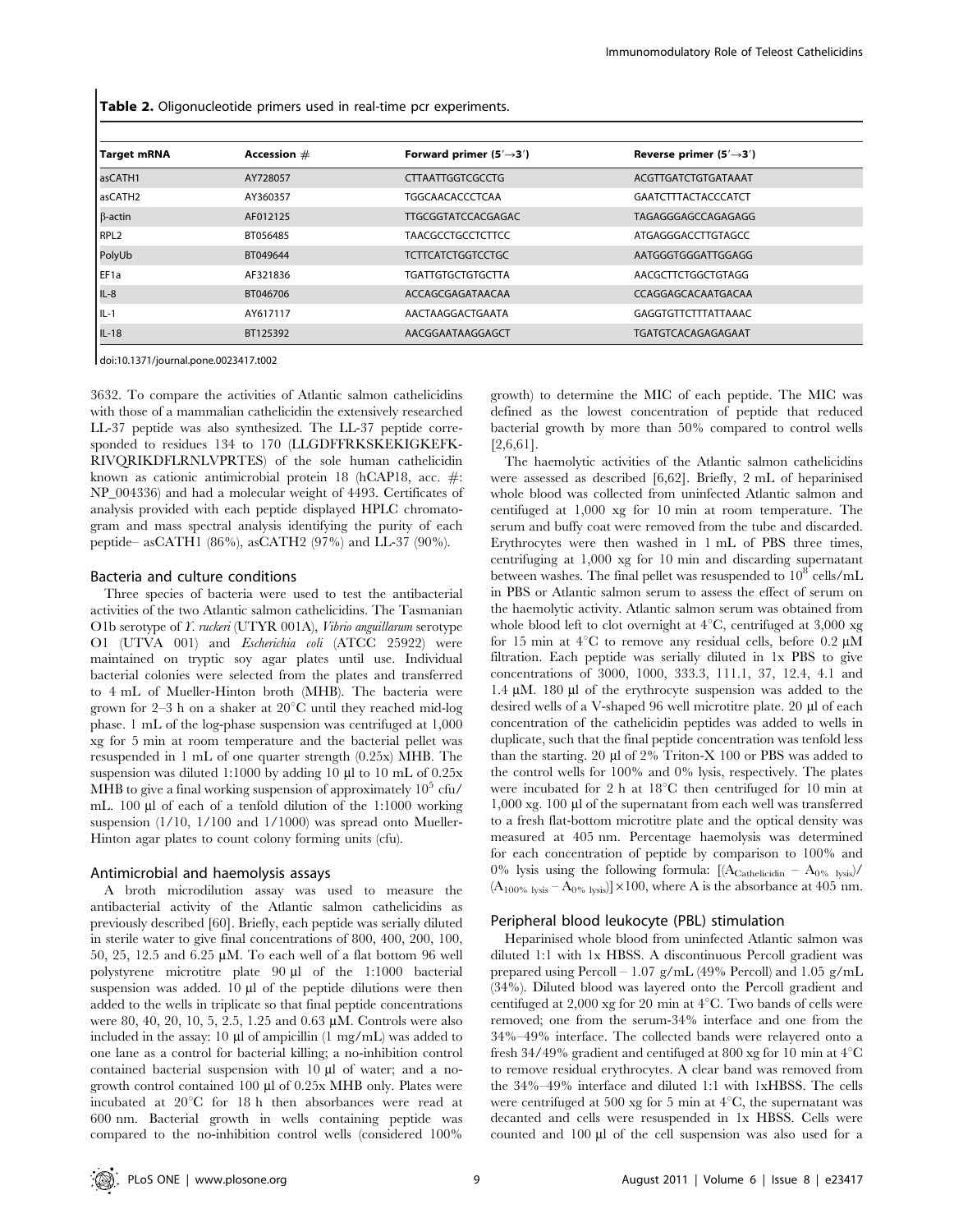cytospin to confirm the cell population was peripheral bloods leukocytes (PBLs).

PBLs were centrifuged at 350 xg for 5 min and resuspended to a final concentration of  $1\times10^{7}$  cells/mL in L-15 culture media containing L-glutamine and 2% Atlantic salmon serum. Peptides were serially diluted in 1xPBS to give final concentrations of 110, 55, 27.5 and 13.75  $\mu$ M. To each well of a flat bottom 96 well microtitre plate 100 µl of cells in media was added, so that there were approximately  $1\times10^6$  cells per well. 10 µl of each peptide concentration was added in quadruplicate (giving final well concentrations of 10, 5, 2.5 and 1.25  $\mu$ M for asCATH1 and 2) for four different sampling time points (2, 5, 8 and 16 h) after peptide addition. No-stimulation controls were included for each time point, with 10 µl of PBS instead of peptide. A 0 h sample was taken directly before plate incubation by adding 110  $\mu$ l of 2x Tissue and Cell (T&C) lysis solution (Epicentre, WI, USA) to four wells containing cells with PBS. The cells were mixed with the T&C lysis solution before being transferred to a 1.5 mL microcentrifuge tube. 1 mL of Tri-reagent (Molecular Research Center) was added to each tube and samples were vortexed then

#### References

- 1. Zanetti M, Gennaro R, Romeo D (1995) Cathelicidins: a novel protein family with a common proregion and a variable C-terminal antimicrobial domain. FEBS Letters 374: 1–5.
- 2. Chang C, Zhang Y, Zou J, Nie P, Secombes C (2006) Two cathelicidin genes are present in both rainbow trout (Oncorhynchus mykiss) and Atlantic salmon (Salmo salar). Antimicrobial Agents and Chemotherapy 50: 185-195.
- 3. Zanetti M, Del Sal G, Storici P, Schneider C, Romeo D (1993) The cDNA of the neutrophil antibiotic Bac5 predicts a pro-sequence homologous to a cysteine proteinase inhibitor that is common to other neutrophil antibiotics. Journal of Biological Chemistry 268: 522–526.
- 4. Zanetti M (2005) The Role of Cathelicidins in the Innate Host Defenses of Mammals. Current Issues in Molecular Biology 7: 179–196.
- 5. Uzzell T, Stolzenberg E, Shinnar A, Zasloff M (2003) Hagfish intestinal antimicrobial peptides are ancient cathelicidins. Peptides 24: 13.
- 6. Chang C, Pleguezuelos O, Zhang Y, Zou J, Secombes C (2005) Identification of a Novel Cathelicidin Gene in the Rainbow Trout, Oncorhynchus mykiss. Infection and Immunity 73: 5053–5064.
- 7. Xiao Y, Cai Y, Bommineni Y, Fernando S, Prakash O, et al. (2006) Identification and Functional Characterization of Three Chicken Cathelicidins with Potent Antimicrobial Activity. Journal of Biological Chemistry 281: 2858–2867.
- 8. Maier VH, Dorn KV, Gudmundsdottir BK, Gudmundsson GH (2008) Characterisation of cathelicidin gene family members in divergent fish species. Molecular Immunology 45: 3723–3730.
- 9. Maier VH, Schmitt C, Gudmundsdottir S, Gudmundsson G (2008a) Bacterial DNA indicated as an important inducer of fish cathelicidins. Molecular Immunology 45: 2352–2358.
- 10. Scocchi M, Pallavicini A, Salgaro R, Bociek K, Gennaro R (2009) The salmonid cathelicidins: A gene family with highly varied C-terminal antimicrobial domains. Comparative Biochemistry and Physiology Part B: Biochemistry and Molecular Biology 152: 376–381.
- 11. Zhao H, Gan T, Liu X, Jin Y, Lee W, et al. (2008) Identification and characterization of novel reptile cathelicidins from elapid snakes. Peptides 29: 1685–1691.
- 12. Wang Y, Hong J, Liu X, Yang H, Liu R, et al. (2008) Snake Cathelicidin from Bungarus fasciatus Is a Potent Peptide Antibiotics. PLoS ONE 3: e3217.
- 13. Ramanathan B, Davis EG, Ross CR, Blecha F (2002) Cathelicidins: microbicidal activity, mechanisms of action, and roles in innate immunity. Microbes and Infection 4: 361–372.
- 14. Nizet V, Ohtake T, Lauth X, Trowbridge J, Rudisill J, et al. (2001) Innate antimicrobial peptide protects the skin from invasive bacterial infection. Nature 414: 454–457.
- 15. Ong PY, Ohtake T, Brandt C, Strickland I, Boguniewicz M, et al. (2002) Endogenous Antimicrobial Peptides and Skin Infections in Atopic Dermatitis. New England Journal of Medicine 347: 1151–1160.
- 16. Dorschner RA, Pestonjamasp VK, Tamakuwala S, Ohtake T, Rudisill J, et al. (2001) Cutaneous Injury Induces the Release of Cathelicidin Anti-Microbial Peptides Active Against Group A Streptococcus. 117: 91–97.
- 17. Bals R, Weiner D, Meegalla R, Wilson J (1999) Transfer of a cathelicidin peptide antibiotic gene restores bacterial killing in a cystic fibrosis xenograft model. The Journal of Clinical Investigation 103: 1113–1117.
- 18. Agerberth B, Charo J, Werr J, Olsson B, Idali F, et al. (2000) The human antimicrobial and chemotactic peptides LL-37 and alpha -defensins are expressed by specific lymphocyte and monocyte populations. Blood 96: 3086–3093.

frozen at  $-70^{\circ}$ C until use. Four samples of cells were taken for each concentration of peptide in the same way after 2, 5, 8 and 16 h incubation at  $18^{\circ}$ C. Total RNA was extracted, reverse transcribed and cDNA analysed by qPCR as previously described using primers specific for interleukin-1(IL-1), interleukin-8 (IL-8) and interlukin-18 (IL-18) (Table 2).

## Acknowledgments

We thank Jeremy Carson, Mike Williams and Melanie Leef for the provision of bacterial isolates and Stephen Hindrum for his valuable assistance with animal husbandry. We also thank the Tasmanian salmonid growers association (TSGA) and Ridley aquafeed for their support and provision of fish and feed.

## Author Contributions

Conceived and designed the experiments: AB EN MP BN. Performed the experiments: EN MP AB. Analyzed the data: AB EN MP. Wrote the paper: AB EN.

- 19. Larrick JW, Hirata M, Balint RF, Lee J, Zhong J, et al. (1995) Human CAP18: a novel antimicrobial lipopolysaccharide-binding protein. Infect Immun 63: 1291–1297.
- 20. Carretero M, Escamez MJ, Garcia M, Duarte B, Holguin A, et al. (2007) In vitro and In vivo Wound Healing-Promoting Activities of Human Cathelicidin LL-37. J Invest Dermatol 128: 223–236.
- 21. Bucki R, Leszczynska K, Namiot A, Sokolowski W (2010) Cathelicidin LL-37: A Multitask Antimicrobial Peptide. Archivum Immunologiae Therapiae Experimentalis 58: 15–25.
- 22. Rajanbabu V, Chen J-Y (2011) Applications of antimicrobial peptides from fish and perspectives for the future. Peptides 32: 415–420.
- 23. Boman H (2003) Antibacterial peptides: basic facts and emerging concepts. Journal of Internal Medicine 254: 197–215.
- 24. Yamasaki K, Di Nardo A, Bardan A, Murakami M, Ohtake T, et al. (2007) Increased serine protease activity and cathelicidin promotes skin inflammation in rosacea. Nature Medicine 13: 975–980.
- 25. Ong PY, Ohtake T, Brandt C, Strickland I, Boguniewicz M, et al. (2002) Endogenous antimicrobial peptides and skin infections in atopic dermatitis. N Engl J Med 347: 1151-1160.
- 26. Ganguly D, Chamilos G, Lande R, Gregorio J, Meller S, et al. (2009) Self-RNA–antimicrobial peptide complexes activate human dendritic cells through TLR7 and TLR8. The Journal of Experimental Medicine 206: 1983–1994.
- 27. Pütsep K, Carlsson G, Boman H, Andersson M (2002) Deficiency of antibacterial peptides in patients with morbus Kostmann: an observation study. The Lancet 360: 1144–1149.
- 28. Heilborn JD, Nilsson MF, Kratz G, Weber G, Sorensen O, et al. (2003) The cathelicidin anti-microbial peptide LL-37 is involved in re-epithelialization of human skin wounds and is lacking in chronic ulcer epithelium. J Invest Dermatol 120: 379–389.
- 29. Lee PHA, Ohtake T, Zaiou M, Murakami M, Rudisill JA, et al. (2005) Expression of an additional cathelicidin antimicrobial peptide protects against bacterial skin infection. Proceedings of the National Academy of Sciences of the United States of America 102: 3750–3755.
- 30. Ross AJ, Rucker RR, Ewing WH (1966) Description of a bacterium associated with redmouth disease of rainbow trout (Salmo gairdneri). Canadian journal of microbiology 12: 763–770.
- 31. Rucker RR (1966) Redmouth disease of rainbow trout (salmo gairdneri). Bulletin office international des epizooties 65: 825–830.
- 32. Tobback E, Decostere A, Hermans K, Haesebrouck F, Chiers K (2007) Yersinia ruckeri infections in salmonid fish. Journal of Fish Diseases 30: 257–268.
- 33. Carson J, Wilson T (2009) Yersiniosis in fish. Australia and New Zealand Standard Diagnostic Procedure. pp 1–19.
- 34. Casadei E, Wang T, Zou J, Gonzalez Vecino JL, Wadsworth S, et al. (2009) Characterization of three novel beta-defensin antimicrobial peptides in rainbow trout (Oncorhynchus mykiss). Mol Immunol 46: 3358–3366.
- 35. Feng CY, Johnson SC, Hori TS, Rise M, Hall JR, et al. (2009) Identification and analysis of differentially expressed genes in immune tissues of Atlantic cod stimulated with formalin-killed, atypical Aeromonas salmonicida. Physiol Genomics 37: 149–163.
- 36. Lauth X, Shike H, Burns JC, Westerman ME, Ostland VE, et al. (2002) Discovery and Characterization of Two Isoforms of Moronecidin, a Novel Antimicrobial Peptide from Hybrid Striped Bass. Journal of Biological Chemistry 277: 5030–5039.